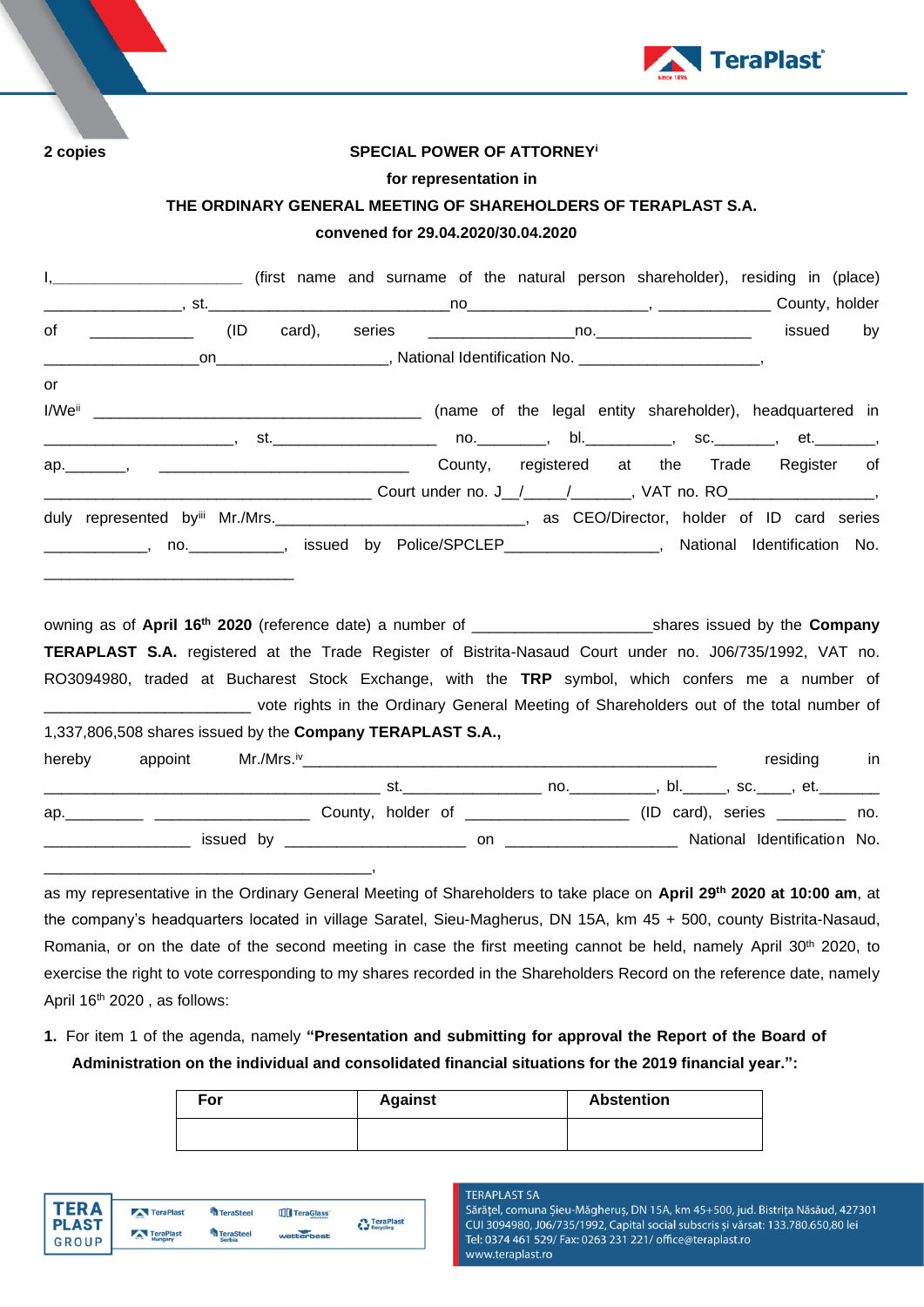

**2.** For item 2 of the agenda, namely: **"Presentation of the Report of the financial auditor DELOITTE AUDIT S.R.L on the individual and consolidated financial statement for the 2019 financial year.":**

| For | <b>Against</b> | <b>Abstention</b> |
|-----|----------------|-------------------|
|     |                |                   |

**3.** For item 3 of the agenda, namely: **"Presentation and submitting for approval of the stand-alone financial statements for the 2019 financial year, according to the Report of the Board of Directors and the Report of the Company's financial auditor."**

| For | <b>Against</b> | <b>Abstention</b> |
|-----|----------------|-------------------|
|     |                |                   |

- **4.** For item 4 of the agenda, namely: **"Approval of the proposal of distribution of the net profit for the 2019 financial year, as follows:** 
	- **Net profit realized: 9,669,152 lei;**
	- **Legal reserves: 539,239 lei;**
	- **Retained earnings 9,129,913 lei;":**

| For | <b>Against</b> | <b>Abstention</b> |
|-----|----------------|-------------------|
|     |                |                   |

**5.** For item 5 of the agenda, namely: **"Presentation and submitting for approval of the consolidated financial statements for the 2019 financial year, according to the Report of the Board of Directors and the Report of the Company's financial auditor.":**

| For | <b>Against</b> | <b>Abstention</b> |
|-----|----------------|-------------------|
|     |                |                   |

**6.** For item 6 of the agenda, namely: **"Discharge of the Company's Board of Directors for the 2019 financial year.":**

| For | <b>Against</b> | <b>Abstention</b> |
|-----|----------------|-------------------|
|     |                |                   |

**7.** For item 7 of the agenda, namely: **"Presentation and submitting for approval of the Budget of Revenues and Expenses for the 2020 financial year.":**

| FR A         | TeraPlast                             | TeraSteel        | TeraGlass  | <b>A</b> TeraPlast |
|--------------|---------------------------------------|------------------|------------|--------------------|
| <b>PLAST</b> | $\overline{\phantom{a}}$<br>TeraPlast | <b>TeraSteel</b> |            | Recycling          |
| GROUP        | $\overline{\phantom{m}}$<br>Hungary   | <b>Serbia</b>    | wetterbest |                    |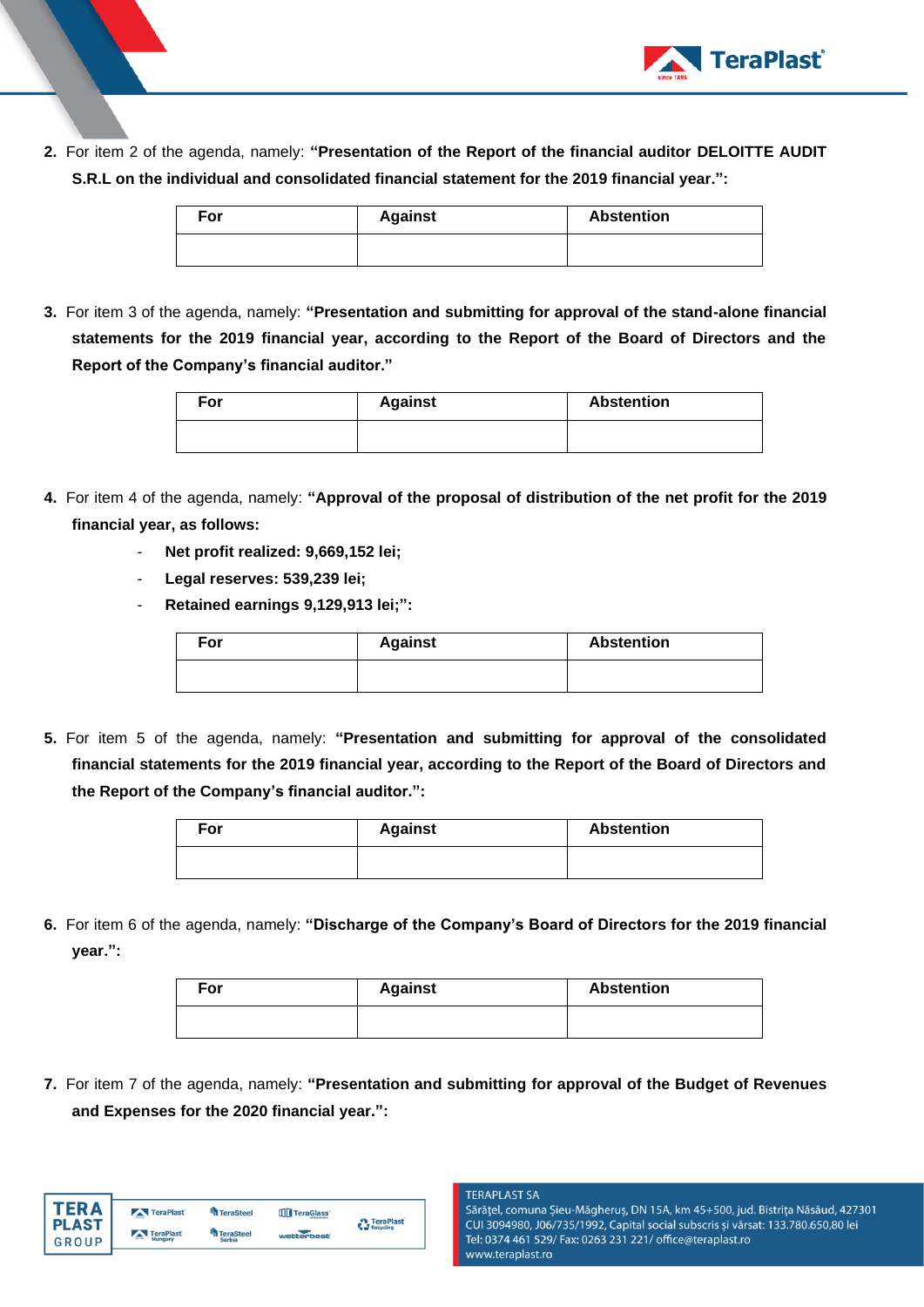

| For | <b>Against</b> | <b>Abstention</b> |
|-----|----------------|-------------------|
|     |                |                   |

**8.** For item 8 of the agenda, namely: **"Presentation and submitting for approval of the Investment Program for the 2020 financial year.":**

| For | <b>Against</b> | <b>Abstention</b> |
|-----|----------------|-------------------|
|     |                |                   |

**9.** For item 9 of the agenda, namely: **"Establishing the remuneration level of the members of the Board of Directors for the current year. The remuneration thus established shall remain valid until the next ordinary general meeting approving the amount of the administrators' remuneration.":**

| For | <b>Against</b> | <b>Abstention</b> |
|-----|----------------|-------------------|
|     |                |                   |

10.For item 10 of the agenda, namely: **"Election of an independent member for the Audit Committee, for a mandate of 1 year from the date of appointment, in accordance with Article 65 of Title I, Chapter IX, Law 162/2017**.**":**

| For | <b>Against</b> | <b>Abstention</b> |
|-----|----------------|-------------------|
|     |                |                   |

**11.**For item 11 of the agenda, namely: **"Establishing the remuneration level of the members of the Audit Committee.":**

| For | <b>Against</b> | <b>Abstention</b> |  |  |
|-----|----------------|-------------------|--|--|
|     |                |                   |  |  |

**12.**For item 12 of the agenda, namely: **"Empowering the Board of Directors to fulfill the decisions adopted by the Ordinary General Meeting of Shareholders.":**

| For | <b>Against</b> | <b>Abstention</b> |
|-----|----------------|-------------------|
|     |                |                   |

**13.**For item 13 of the agenda, namely: **"To authorise the Chairman of the Board of Directors, Mr. Dorel Goia, to sign, for and on behalf of all the shareholders present at the meeting, the OGMS Decision":**

| FR A                  | TeraPlast                   | <b>TeraSteel</b>           | TeraGlass  | <b>A</b> TeraPlast |
|-----------------------|-----------------------------|----------------------------|------------|--------------------|
| <b>PLAST</b><br>GROUP | TeraPlast<br>$-$<br>Hungary | TeraSteel<br><b>Serbia</b> | wetterbest | Recycling          |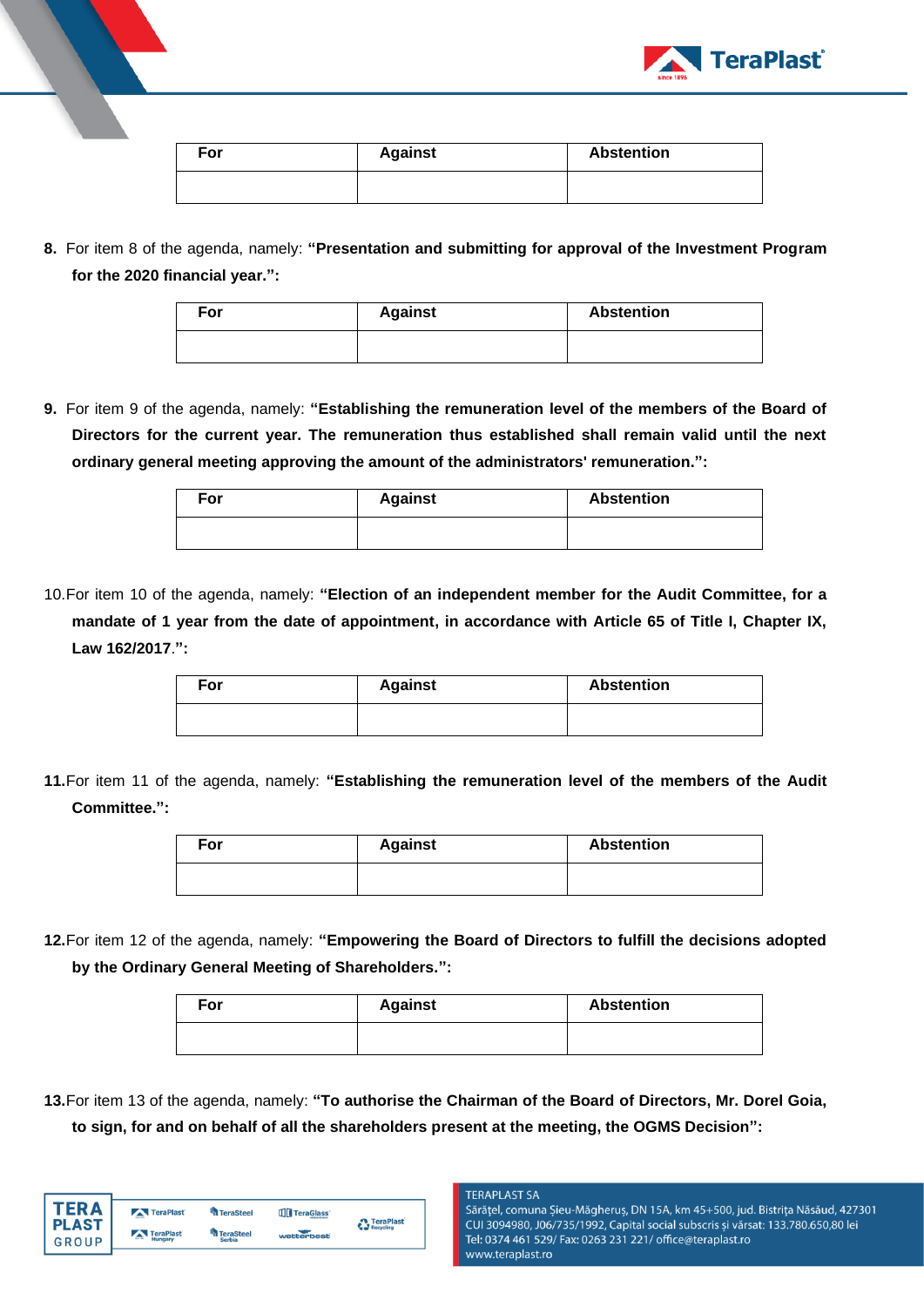

| For | <b>Against</b> | <b>Abstention</b> |
|-----|----------------|-------------------|
|     |                |                   |

**14.**For item 14 of the agenda, namely: **"To authorize the company's legal adviser, Mrs. Kinga Vaida, holder of ID card series X.B. no. 370326, to do everything that is necessary as to record the OGMS Decision at the Trade Register of Bistrita-Nasaud Court, and to publish such decision in the Official Gazette of Romania, Section 4.":**

| For | <b>Against</b> | <b>Abstention</b> |
|-----|----------------|-------------------|
|     |                |                   |

# **Please find hereby attached a copy of the valid ID card<sup>y</sup>/a copy of the registration certificate<sup>vi</sup>.**

I hereby authorize the representative referred to above to cast their vote as they may deem appropriate on the matters not identified and included in the agenda until this date, pursuant to the applicable law.

This special power of attorney contains information in accordance with Law 24/2017 on the issuers of financial instruments and market operations, the NSC Regulation no. 5/2018. This special power of attorney should be signed and dated by the principal shareholder. All the boxes of this special power of attorney shall be filled in by the principal shareholder.

The special power of attorney is executed in 3 original copies, one for the principal, one for the agent, and one to be submitted at the headquarters of the TERAPLAST S.A. not later than **27.04.2020, 10:00 am**.

**Date: \_\_\_\_\_\_\_\_\_\_\_\_\_\_\_\_\_\_\_\_\_\_\_\_**

**vii\_\_\_\_\_\_\_\_\_\_\_\_\_\_\_\_\_\_\_\_\_\_\_\_\_\_\_\_\_\_\_\_\_\_\_\_\_\_\_ (signature)**

**viii\_\_\_\_\_\_\_\_\_\_\_\_\_\_\_\_\_\_\_\_\_\_\_\_\_\_\_\_\_\_\_\_\_\_\_\_\_\_\_**

(First name and surname of the natural person shareholder or the legal representative of the legal entity, in capital letters)

Personal data entered in this special power of attorney (name and surname, domicile, series, number and date of issuance of identity card, personal numerical code, signature, number of shares held) shall be processed in compliance with the legal provisions regarding the protection of individuals with regard to the processing of personal data and the free circulation of such data, during the period stipulated by law, pursuant to Law no. 24/2017 on Issuers of Financial Instruments and Market Operations and of ASF Regulation no. 5/2018 on Issuers of Financial Instruments and Market Operations, as amended and Law no. 31/1990 on societies.

You benefit from the right of access, intervention, rectification and porting of the data you provide us, limit our processing and even request the deletion of the data.

| ER A                  | TeraPlast                            | <b>TeraSteel</b>                  | TeraGlass  | <b>A</b> TeraPlast |
|-----------------------|--------------------------------------|-----------------------------------|------------|--------------------|
| <b>PLAST</b><br>GROUP | TeraPlast<br><b>COLOR</b><br>Hungary | <b>TeraSteel</b><br><b>Serbia</b> | wetterbest | Recycling          |

#### **TERAPLAST SA**

Sărățel, comuna Șieu-Măgheruș, DN 15A, km 45+500, jud. Bistrița Năsăud, 427301 CUI 3094980, J06/735/1992, Capital social subscris și vărsat: 133.780.650,80 lei Tel: 0374 461 529/ Fax: 0263 231 221/ office@teraplast.ro www.teraplast.ro